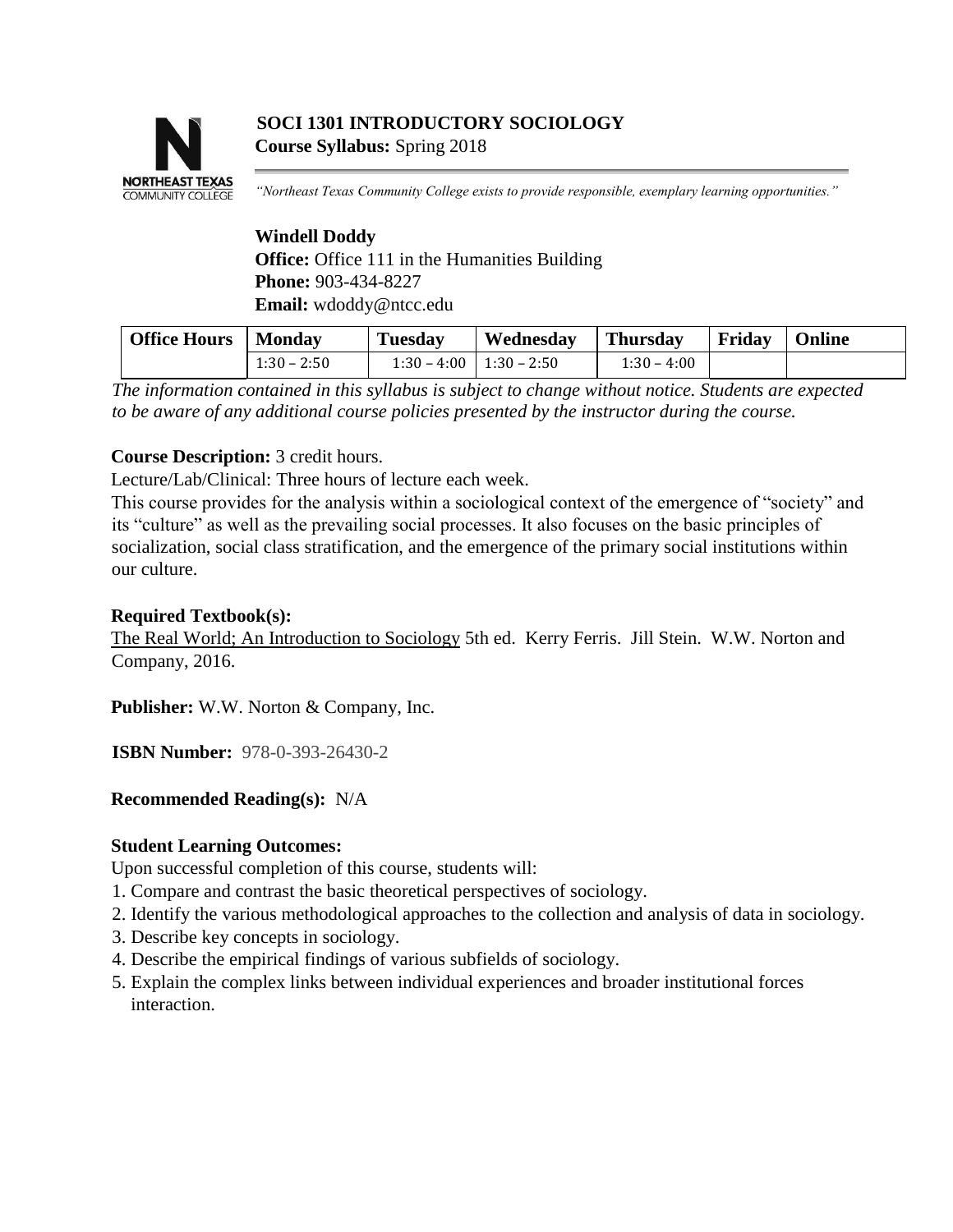# **Course Objectives:**

- 1. Course will provide adequate synthesis of the foundations of Sociology and will serve to initiate the student to the discipline of Sociology.
- 2. Students will learn about the different ways in which people act, feel, think and define their particular situations based on their sex, social class, age and ethnic groups.
- 3. Students will possess healthy skepticism regarding an over simplified explanation of human behavior.

# **Lectures & Discussions:**

This course will largely be lecture-discussion, with a few guest presentation and some audio visual presentations. This course, at times, will focus on controversial issues; an open mind and a mature attitude are essential for this course of study. Be prepared to answer questions and/or discuss the reading assignments and to defend your position on a given issue. Please feel free to ask questions and make comments.

# **Evaluation/Grading Policy:**

| <b>Tests</b>          | 25% |
|-----------------------|-----|
| <b>Written Papers</b> | 25% |
| Final Exam            | 50% |

# **Tests/Exams:**

Major Tests: The will be 3 major tests. Final exam will be administered during the week of finals. The major tests will contain true/false questions, multiple choice, matching, completion recall, short answer questions such as distinguish between or compare and contrast, and an essay question (three topics: choose one). The essay questions must be written in essay form, and will be graded as an essay.

# **FINAL EXAM -- 8:00 AM -- TUESDAY -- May 8, 2018**

**Assignments:** The reading assignments should be done prior to the class discussion so that the student can gain the maximum benefit from the discussion. Most reading assignment topics will be discussed in class lecture; however, because of time considerations, occasionally the topics will be covered only by reading the assigned text. Periodically, there may be short pop tests on the readings; it is important to keep up with the readings because it is very easy to get behind, and it is difficult to "cram "for an test/exam.

# **Student Responsibilities/Expectations:**

 ALL CELL PHONES must be turned OFF and in your pocket or purse. At NO time will it be on your desk or lap or anywhere except in your pocket or purse. Should you receive a call, your grade in this class may be affected.